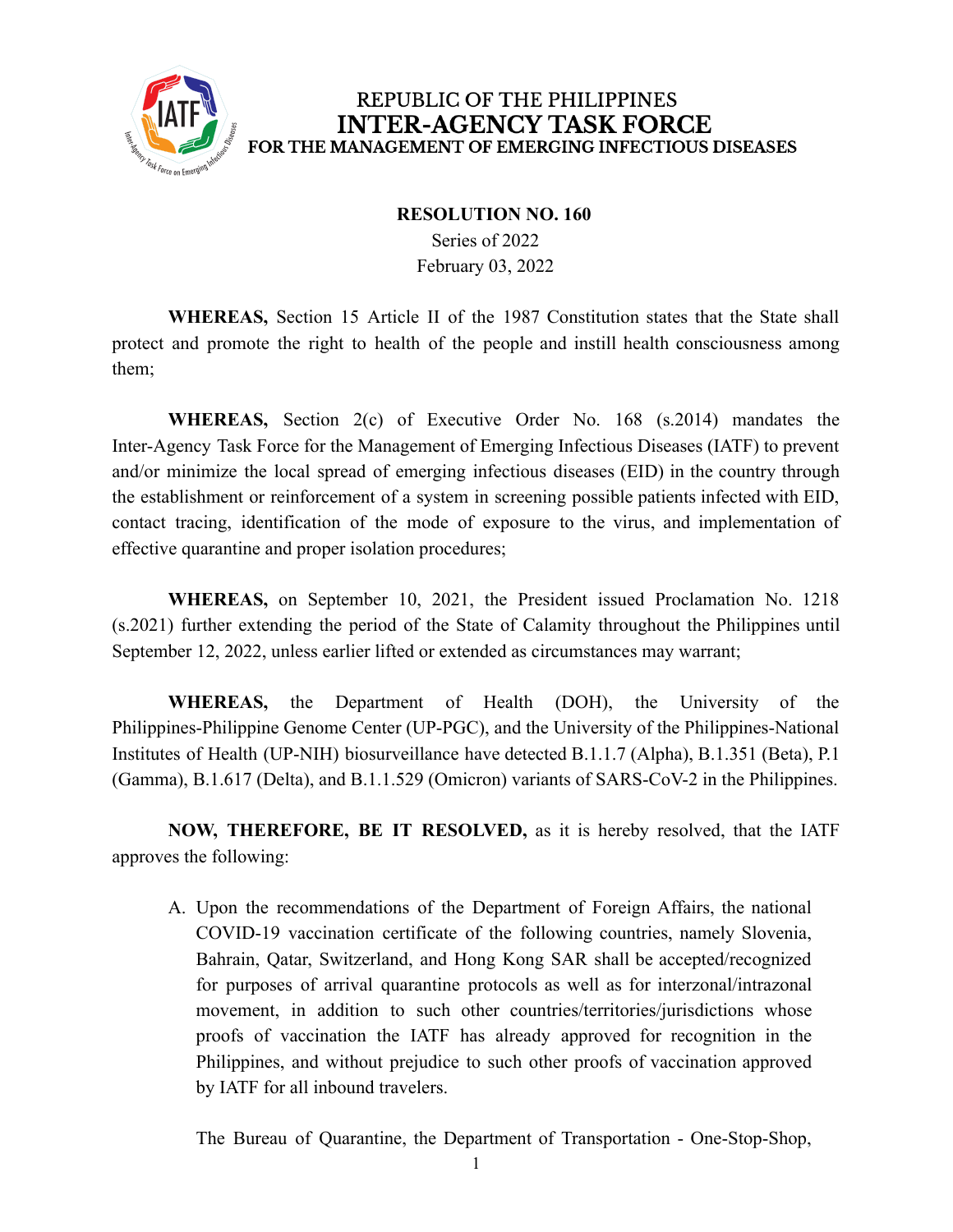

and the Bureau of Immigration are directed to recognize only the proofs of vaccination thus approved by the IATF.

B. Upon the recommendations of the National Task Force Against COVID-19 Task Group on Vaccine Evaluation and Selection and with no objection from the Food and Drugs Administration (FDA), the process for local COVID-19 vaccine clinical trial applications, as provided for under IATF Resolution No. 65 (s.2020), is hereby amended. Vaccine clinical trial applications shall hereinafter comply with the Department of Health Administrative Order No. 2020-0010 or the Regulations on the Conduct of Clinical Trials for Investigational Products which aims to ensure the full protection of the rights and safety of human subjects and integrity of clinical trial data through the adoption and implementation of International Council of Harmonization-Good Clinical Practice standards; ensure efficient and effective process for the approval of clinical trials; provide standards and requirements for the regulation and importation of investigational products; and strengthen the monitoring of compliance of all organizations, institutions, and entities to GCP and other related FDA regulations through regulatory inspections.

Clinical trial applications are now to be submitted directly to the FDA Drug Action Center and shall be acted upon by its Center for Drug Regulation and Research for review by its Regulatory Reviewers. The pool of Regulatory Reviewers shall include the Vaccine Expert Panel members.

**RESOLVED FURTHER,** that the Chairperson and the Co-Chairperson shall be duly authorized to sign this Resolution for and on behalf of the Inter-Agency Task Force.

**APPROVED** during the 160th Inter-Agency Task Force Meeting, as reflected in the minutes of the meeting, held this February 03, 2022, via video conference**.**

m

**KARLO ALEXEI B. NOGRALES** Secretary, Office of the Cabinet Secretariat IATF Co-Chairperson